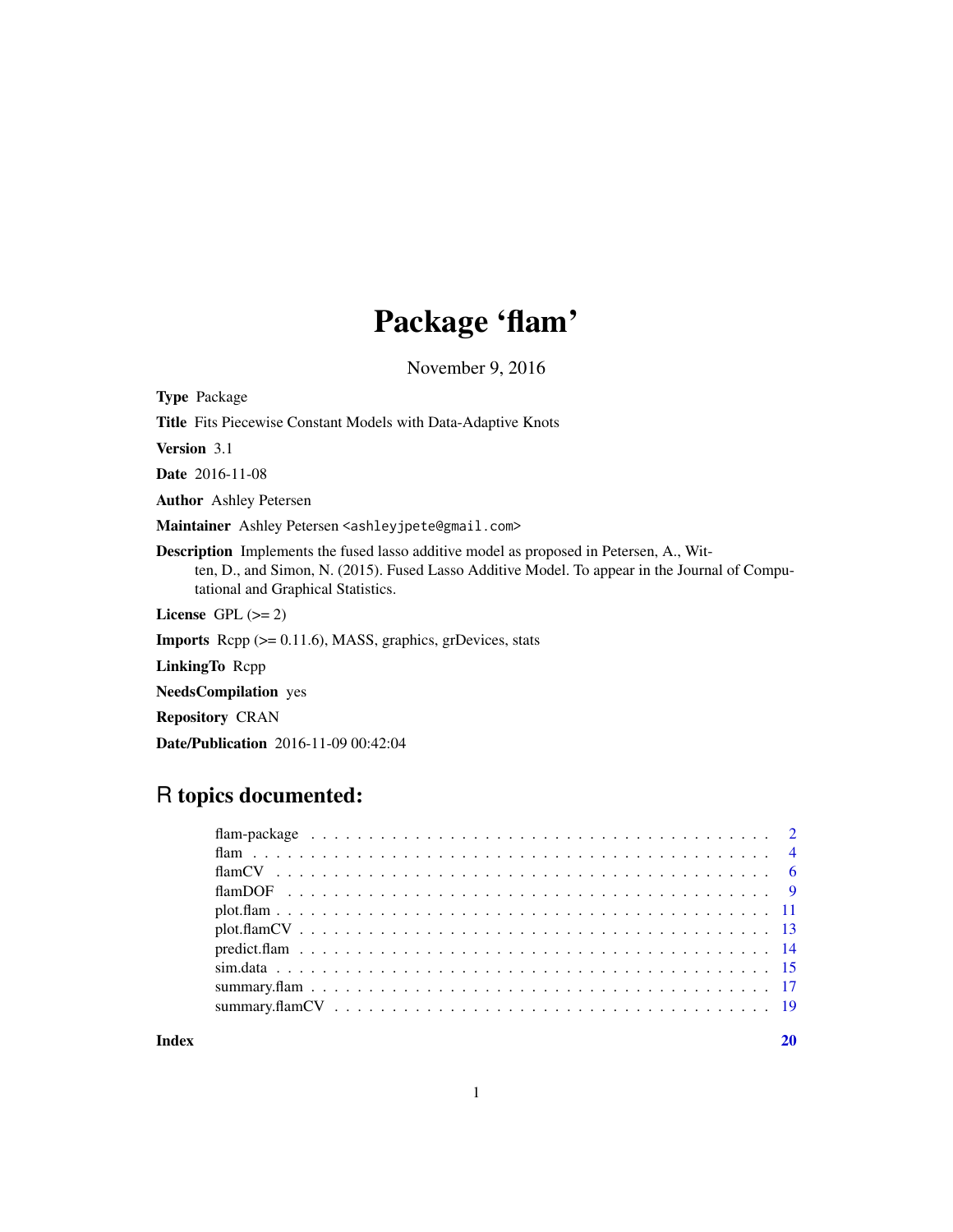<span id="page-1-0"></span>

This package is called flam for "fused lasso additive model", which is proposed in Petersen, A., Witten, D., and Simon, N. (2014). Fused Lasso Additive Model. arXiv preprint arXiv:1409.5391. The fused lasso additive model provides an approach to fit an additive model in which each component is estimated to be piecewise constant with a small number of adaptively-chosen knots.

The main functions are: (1)  $f$ lam and (2)  $f$ lamCV. The first function  $f$ lam fits the fused lasso additive model for a range of tuning parameters and provides the fits for all of these tuning parameters. The second function flamCV considers a range of tuning parameters and provides the fits, but also returns the optimal tuning parameters, as chosen using K-fold cross-validation.

# Details

| Package: | flam        |
|----------|-------------|
| Type:    | Package     |
| Version: | 3.0         |
| Date:    | 2015-07-26  |
| License: | $GPL (= 2)$ |

The package includes the following functions: [flam](#page-3-1), [flamCV](#page-5-1), [plot.flam](#page-10-1), [plot.flamCV](#page-12-1), [plot.flamSparsity](#page-16-1), [predict.flam](#page-13-1), [summary.flam](#page-16-2), [summary.flamCV](#page-18-1), [flamDOF](#page-8-1), and [sim.data](#page-14-1).

#### Author(s)

Ashley Petersen

Maintainer: Ashley Petersen <ajpete@uw.edu>

# References

Petersen, A., Witten, D., and Simon, N. (2014). Fused Lasso Additive Model. arXiv preprint arXiv:1409.5391.

#### Examples

#general example illustrating all functions #see specific function help pages for details of using each function #generate data set.seed(1) data  $\le$  sim.data(n = 50, scenario = 1, zerof = 10, noise = 1) #fit model for a range of tuning parameters, lambda and alpha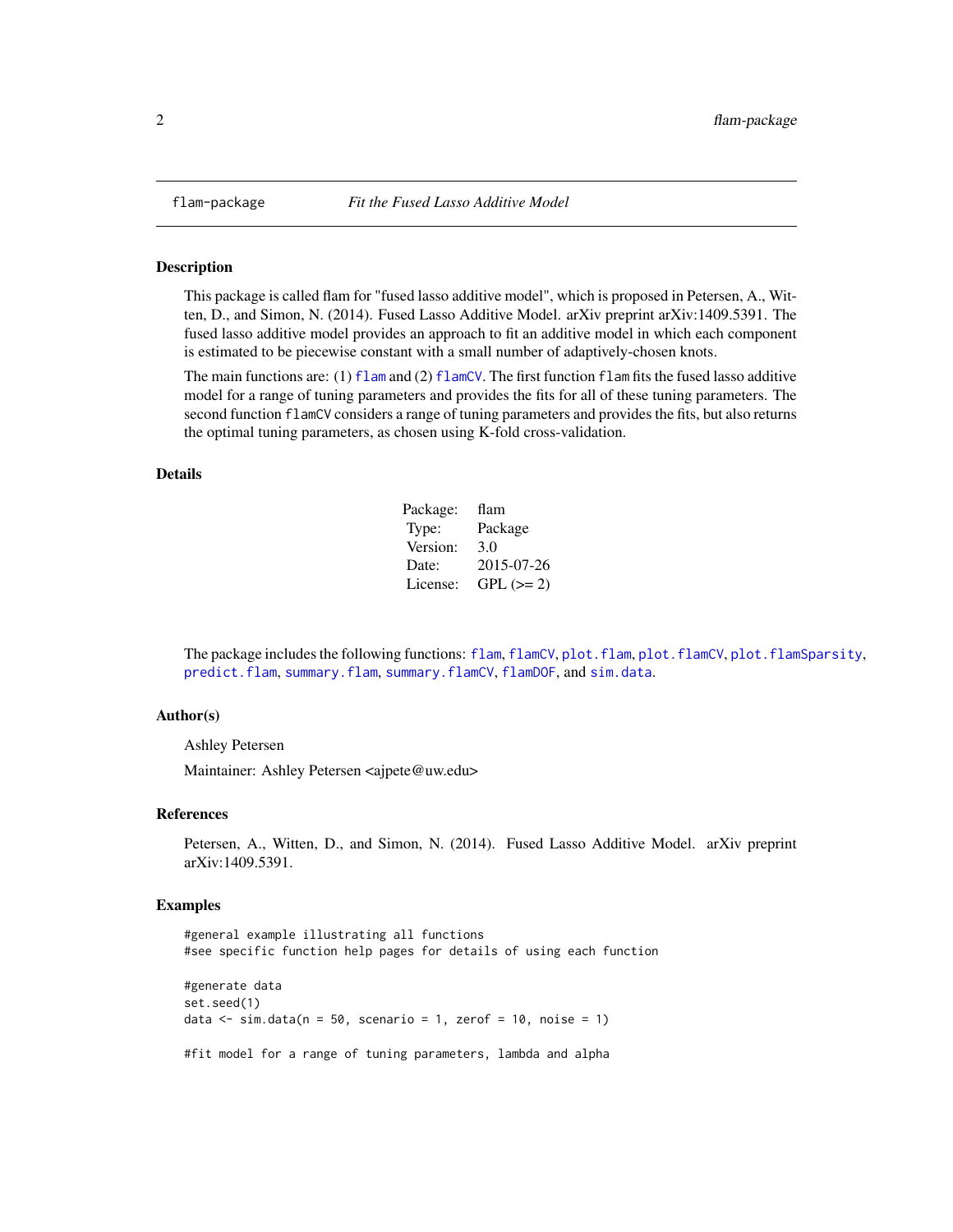#### flam-package 3

```
#lambda sequence is chosen automatically if not specified
flam.out \leq flam(x = data$x, y = data$y, alpha.seq = c(0.8, 0.9, 1))
#or fit model and select lambda using 2-fold cross-validation
#note: use larger 'n.fold' (e.g., 10) in practice
flamCV.out \le flamCV(x = data\y, y = data\y, alpha = 1, n.fold = 2)
#summarize all of the fits (in particular, the percent sparsity achieved)
#note: percent sparsity is the percentage of features estimated
#to have no relationship with outcome
summary(flam.out)
#the percent sparsity over the range of tuning parameters can also
#be displayed in a plot
plot(summary(flam.out))
#or just summarize a single fit
#we'll examine the fit with an index of 25. that is, lambda and alpha of
flam.out$all.lambda[25]; flam.out$all.alpha[25]
summary(flam.out, index = 25)
#lastly, we can summarize the fit chosen using cross-validation
summary(flamCV.out$flam.out, index = flamCV.out$index.cv)
#the lambda chosen by cross-validation is also available using
flamCV.out$lambda.cv
#plot the estimated relationships between predictors and outcome
#do this for a specific fit
plot(flam.out, index = 25)
#or for the fit chosen using cross-validation
plot(flamCV.out$flam.out, index = flamCV.out$index.cv)
#by default, up to 10 non-sparse features with the largest L2 norms will
#be plotted, see '?plot.flam' for other optional function arguments
#this data is simulated, so with a little more work, we can compare the
#true generating functions to the estimated function fits
#we do this for the truly non-zero functions (i.e., the first four predictors)
#generate data from same model but larger n, just used to plot true functions
temp.data \le sim.data(n = 500, scenario = 1, zerof = 10, noise = 1)
col.vec = c("dodgerblue1","orange","seagreen1","hotpink")
theta.hat = flamCV.out$flam.out$theta.hat.list[[flamCV.out$index.cv]]
par(mfrow=c(2,2))
for (i in 1:4) {
rgb.num = col2rgb(col.vec[i])
col=rgb(rgb.num[1], rgb.num[2], rgb.num[3], 100, max=256)
plot(1,type="n",xlim=c(-2.5,2.5),ylim=c(-2,2),xlab=paste("x",i,sep=""),
ylab=paste("f",i,"(x",i,")",sep=""),main="")
points(sort(temp.data$x[,i]), temp.data$theta[order(temp.data$x[,i]),i],type="l",lwd=3)
points(sort(data$x[,i]), theta.hat[order(data$x[,i]),i],col=col,type="l",lwd=3)
}
#we can make predictions for a covariate matrix with new observations
#choose the alpha and lambda of interest
alpha <- flamCV.out$alpha; lambda <- flamCV.out$lambda.cv
#new.x with 20 observations and the same number of features as flam.out$x
new.data \leq sim.data(n = 20, scenario = 1, zerof = 10, noise = 1)
new.x <- new.data$x
```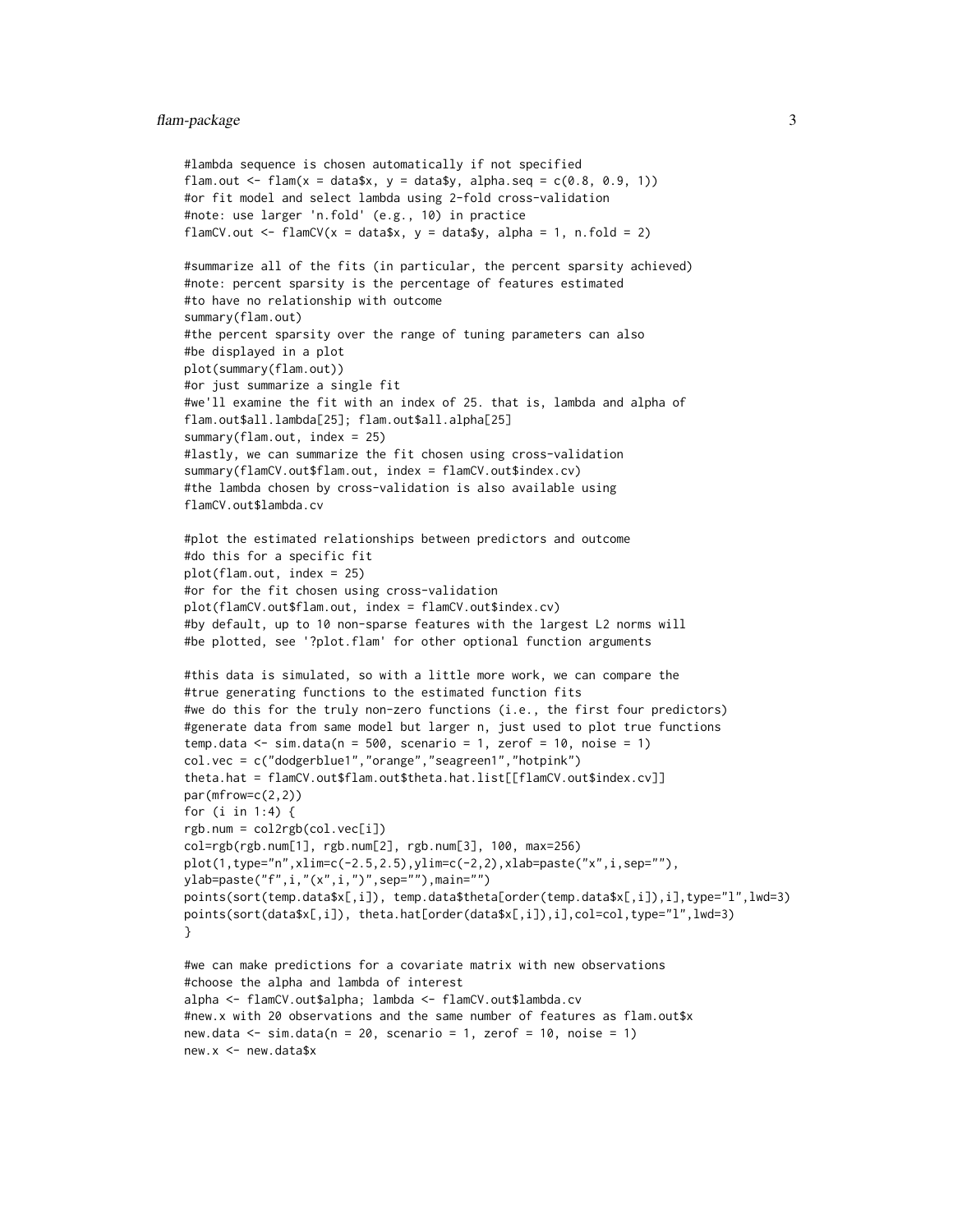```
#these will give the same predictions:
yhat1 <- predict(flam.out, new.x = new.x, lambda = lambda, alpha = alpha)
yhat2 <- predict(flamCV.out$flam.out, new.x = new.x, lambda = lambda, alpha = alpha)
#we can summarize the cross-validation function call
summary(flamCV.out)
#and also plot the cross-validation error
plot(flamCV.out)
#or calculate degrees of freedom for the model chosen using cross-validation
flamDOF(object = flamCV.out$flam.out, index = flamCV.out$index.cv)
#or for any fit of a 'flam' object
flamDOF(object = flam.out, index = 25)
```
<span id="page-3-1"></span>flam *Fit the Fused Lasso Additive Model for a Sequence of Tuning Param-*

*eters*

Description

Fit an additive model where each component is estimated to piecewise constant with a small number of adaptively-chosen knots. The model is fit for a sequence of tuning parameters. In particular, this function implements the "fused lasso additive model", as proposed in Petersen, A., Witten, D., and Simon, N. (2014). Fused Lasso Additive Model. arXiv preprint arXiv:1409.5391.

#### Usage

flam(x, y, lambda.min.ratio = 0.01, n.lambda = 50, lambda.seq = NULL, alpha.seq = 1, family = "gaussian", method = "BCD", tolerance =  $10e-6$ )

#### Arguments

| X                | $n \times p$ covariate matrix. May have $p > n$ .                                                                                                                                                                                                                                                                                                                                                                                                                                                                                                                                               |
|------------------|-------------------------------------------------------------------------------------------------------------------------------------------------------------------------------------------------------------------------------------------------------------------------------------------------------------------------------------------------------------------------------------------------------------------------------------------------------------------------------------------------------------------------------------------------------------------------------------------------|
| У                | n-vector containing the outcomes for the n observations in x.                                                                                                                                                                                                                                                                                                                                                                                                                                                                                                                                   |
| lambda.min.ratio |                                                                                                                                                                                                                                                                                                                                                                                                                                                                                                                                                                                                 |
|                  | smallest value for lambda seq, as a fraction of the maximum lambda value,<br>which is the data-derived smallest value for which all estimated functions are<br>zero. The default is $0.01$ .                                                                                                                                                                                                                                                                                                                                                                                                    |
| n.lambda         | the number of lambda values to consider - the default is 50.                                                                                                                                                                                                                                                                                                                                                                                                                                                                                                                                    |
| lambda.seg       | a user-supplied sequence of positive lambda values to consider. The typical us-<br>age is to calculate lambda.seq using lambda.min.ratio and n.lambda, but<br>providing lambda. seq overrides this. If provided, lambda. seq should be a de-<br>creasing sequence of values, since flam relies on warm starts for speed. Thus<br>fitting the model for a whole sequence of lambda values is often faster than fit-<br>ting for a single lambda value. Note that the model is fit for all combinations of<br>alpha.seq and lambda.seq, so all values of lambda.seq provided should be<br>unique. |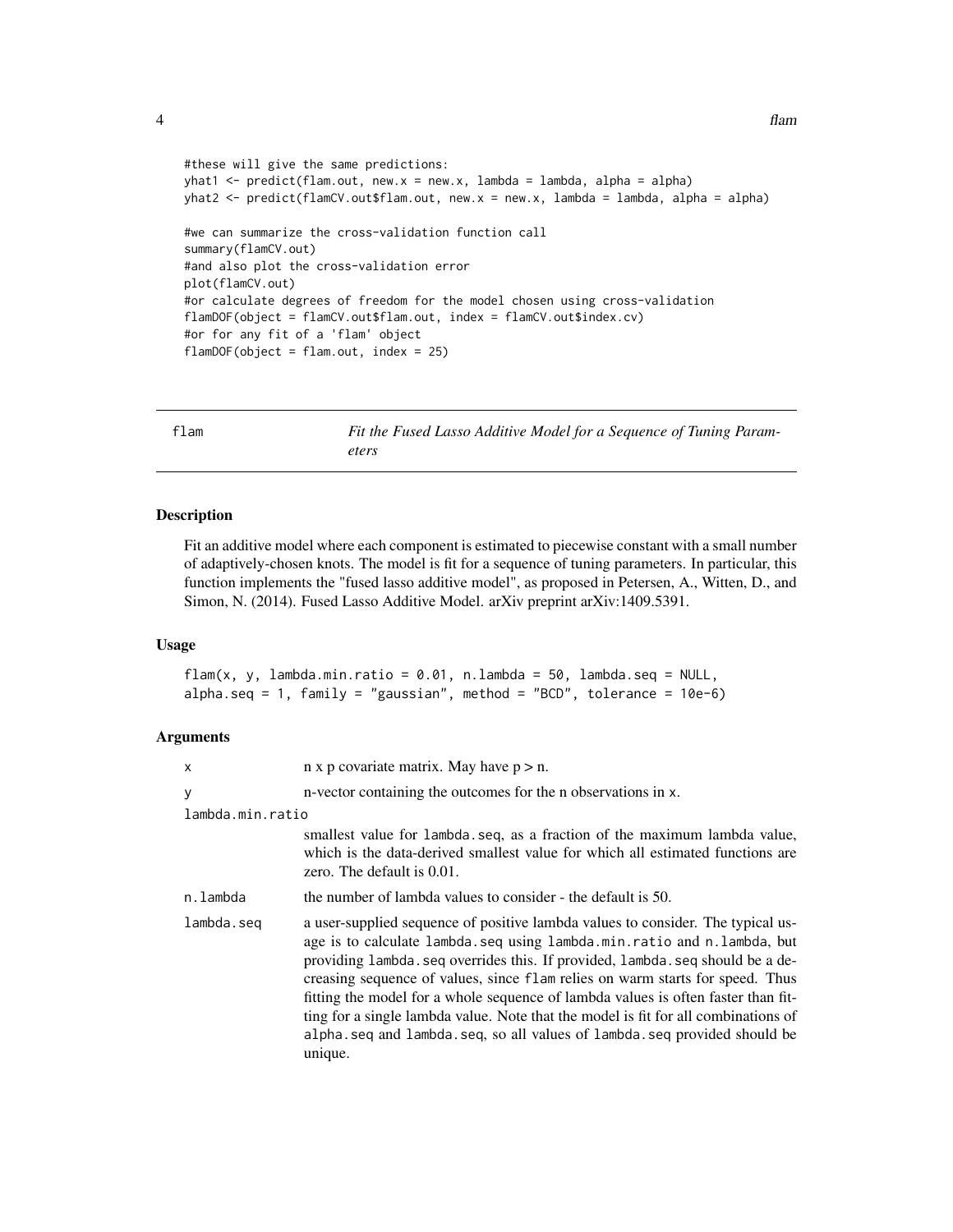#### $f$ lam  $5$

| alpha.seq | the value(s) of alpha to consider - default is 1. Values must be in $[0,1]$ with<br>values near 0 prioritizing sparsity of functions and values near 1 prioritizing<br>limiting the number of knots. Empirical evidence suggests using alpha of 1 when<br>$p < n$ and alpha of 0.75 when $p > n$ . Note that the model is fit for all combinations<br>of alpha. seq and lambda. seq, so all values of alpha. seq provided should be<br>unique. |
|-----------|------------------------------------------------------------------------------------------------------------------------------------------------------------------------------------------------------------------------------------------------------------------------------------------------------------------------------------------------------------------------------------------------------------------------------------------------|
| family    | specifies the loss function to use. Currently supports squared error loss (default;<br>family="gaussian") and logistic loss (family="binomial").                                                                                                                                                                                                                                                                                               |
| method    | specifies the optimization algorithm to use. Options are block-coordinate de-<br>scent (default; method="BCD"), generalized gradient descent (method="GGD"),<br>or generalized gradient descent with backtracking (method="GGD.backtrack").<br>This argument is ignored if family="binomial".                                                                                                                                                  |
| tolerance | specifies the convergence criterion for the objective (default is 10e-6).                                                                                                                                                                                                                                                                                                                                                                      |

# Value

An object with S3 class "flam".

| all.alpha       | vector of alpha values considered. This will be m times longer than the user-<br>specified alpha. seq where m is the length of the user-specified lambda. seq.                                                                                                                |
|-----------------|-------------------------------------------------------------------------------------------------------------------------------------------------------------------------------------------------------------------------------------------------------------------------------|
| all.lambda      | vector of lambda values considered. This will be q times longer than the user-<br>specified lambda. seq where q is the length of the user-specified alpha. seq.                                                                                                               |
|                 | theta.hat.list list of estimated theta matrices of dimension n x p. Note that the predicted values<br>$y.hat.mat[i,]=g(beta\theta.hat.vec[i] + rowSums(theta.hat.list[[i]]))$<br>where g is the link function (identity if family="gaussian" and expit if family="binomial"). |
| f.hat.list      | list of estimated function matrices of dimension n x p. Note that f . hat . list[[i]]<br>is theta.hat.list[[i]] with the elements of each column ordered in terms of<br>increasing $x$ [, i].                                                                                 |
| beta0.hat.vec   | vector of estimated intercepts with beta0.hat.vec[i] being the intercept for<br>the model with tuning parameters all.alpha[i] and all.lambda[i].                                                                                                                              |
| y.hat.mat       | matrix with y.hat.mat[i,] containing fitted y values for the tuning parameters<br>all.alpha[i] and all.lambda[i].                                                                                                                                                             |
| non.sparse.list |                                                                                                                                                                                                                                                                               |
|                 | list with non. sparse. list[[i]] containing the indices for the predictors with<br>non-sparse fits for the tuning parameters all.alpha[i] and all.lambda[i].                                                                                                                  |
|                 | num.non.sparse vector with num.non.sparse[i] indicating the number of non-sparse predictor<br>fits for the tuning parameters all.alpha[i] and all.lambda[i].                                                                                                                  |
| у               | as specified by user.                                                                                                                                                                                                                                                         |
| х               | as specified by user.                                                                                                                                                                                                                                                         |
| family          | as specified by user (or default).                                                                                                                                                                                                                                            |
| method          | as specified by user (or default).                                                                                                                                                                                                                                            |
| tolerance       | as specified by user (or default).                                                                                                                                                                                                                                            |
| call            | the matched call.                                                                                                                                                                                                                                                             |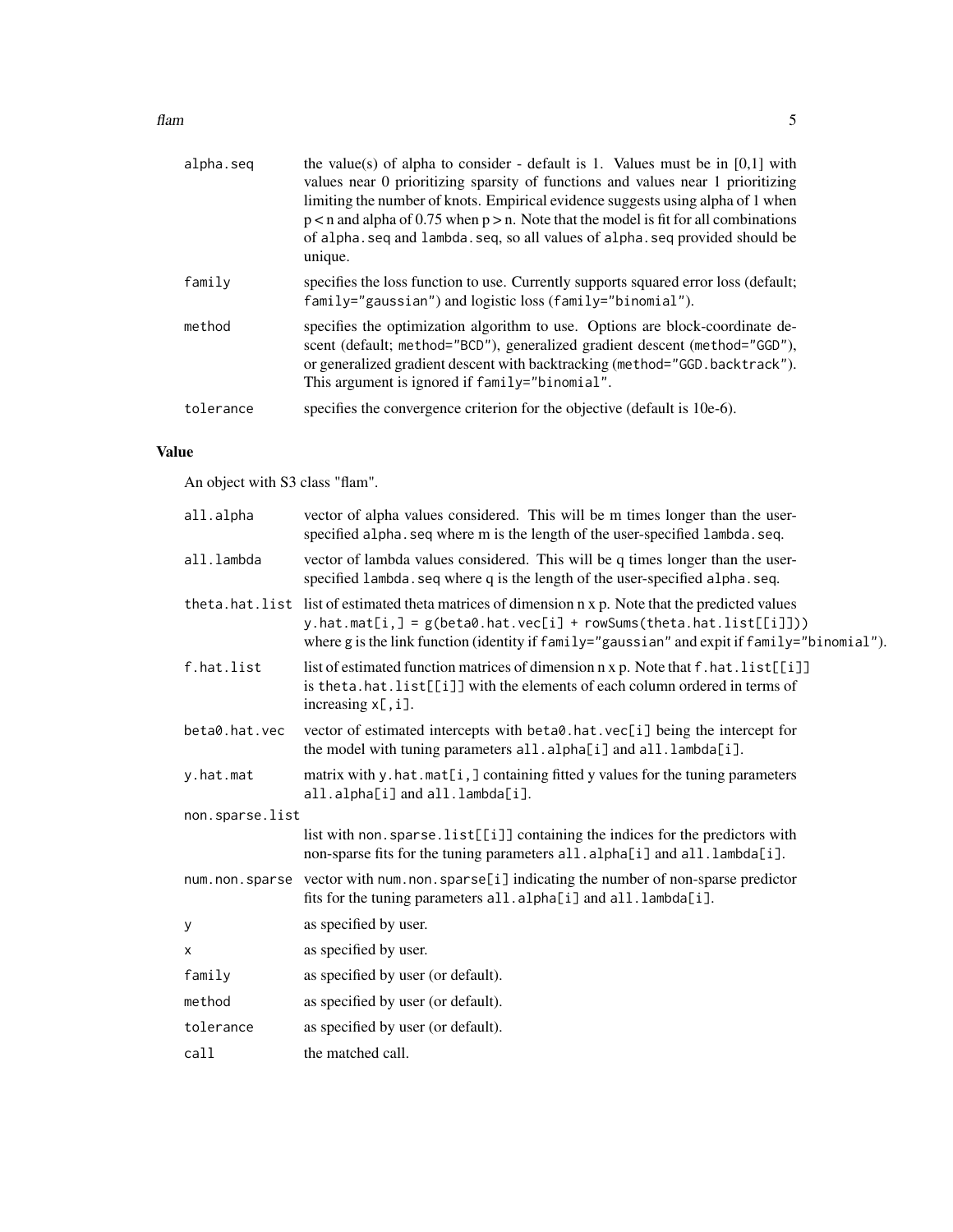#### <span id="page-5-0"></span>Author(s)

Ashley Petersen

#### References

Petersen, A., Witten, D., and Simon, N. (2014). Fused Lasso Additive Model. arXiv preprint arXiv:1409.5391.

#### See Also

[predict.flam](#page-13-1), [plot.flam](#page-10-1), [summary.flam](#page-16-2)

#### Examples

#See ?'flam-package' for a full example of how to use this package

```
#generate data
set.seed(1)
data \le sim.data(n = 50, scenario = 1, zerof = 10, noise = 1)
```

```
#fit model for a range of lambda chosen by default and alpha's of 0.75 and 1
flam.out \leq flam(x = data$x, y = data$y, alpha.seq = c(0.75, 1))
#or specify desired lambda sequence (often equally spaced on log scale)
#should be a decreasing sequence of several values for computational speed
user.lambda.seq <- exp(seq(log(50), log(1), len=40))
flam.out2 <- flam(x = data$x, y = data$y, lambda.seq = user.lambda.seq)
```

```
## Not run:
#alternatively, generate data for logistic FLAM model
data2 <- sim.data(n = 50, scenario = 1, zerof = 10, family = "binomial")
#fit the FLAM model using logistic loss
flam.logistic.out <- flam(x = data2$x, y = data2$y, family = "binomial")
```
## End(Not run)

#'flam' returns an object of the class 'flam' #see ?'flam-package' for an example using S3 methods for 'flam' objects

<span id="page-5-1"></span>flamCV *Fit the Fused Lasso Additive Model and Do Tuning Parameter Selection using K-Fold Cross-Validation*

#### Description

Fit an additive model where each component is estimated to piecewise constant with a small number of adaptively-chosen knots. Tuning parameter selection is done using K-fold cross-validation. In particular, this function implements the "fused lasso additive model", as proposed in Petersen, A., Witten, D., and Simon, N. (2014). Fused Lasso Additive Model. arXiv preprint arXiv:1409.5391.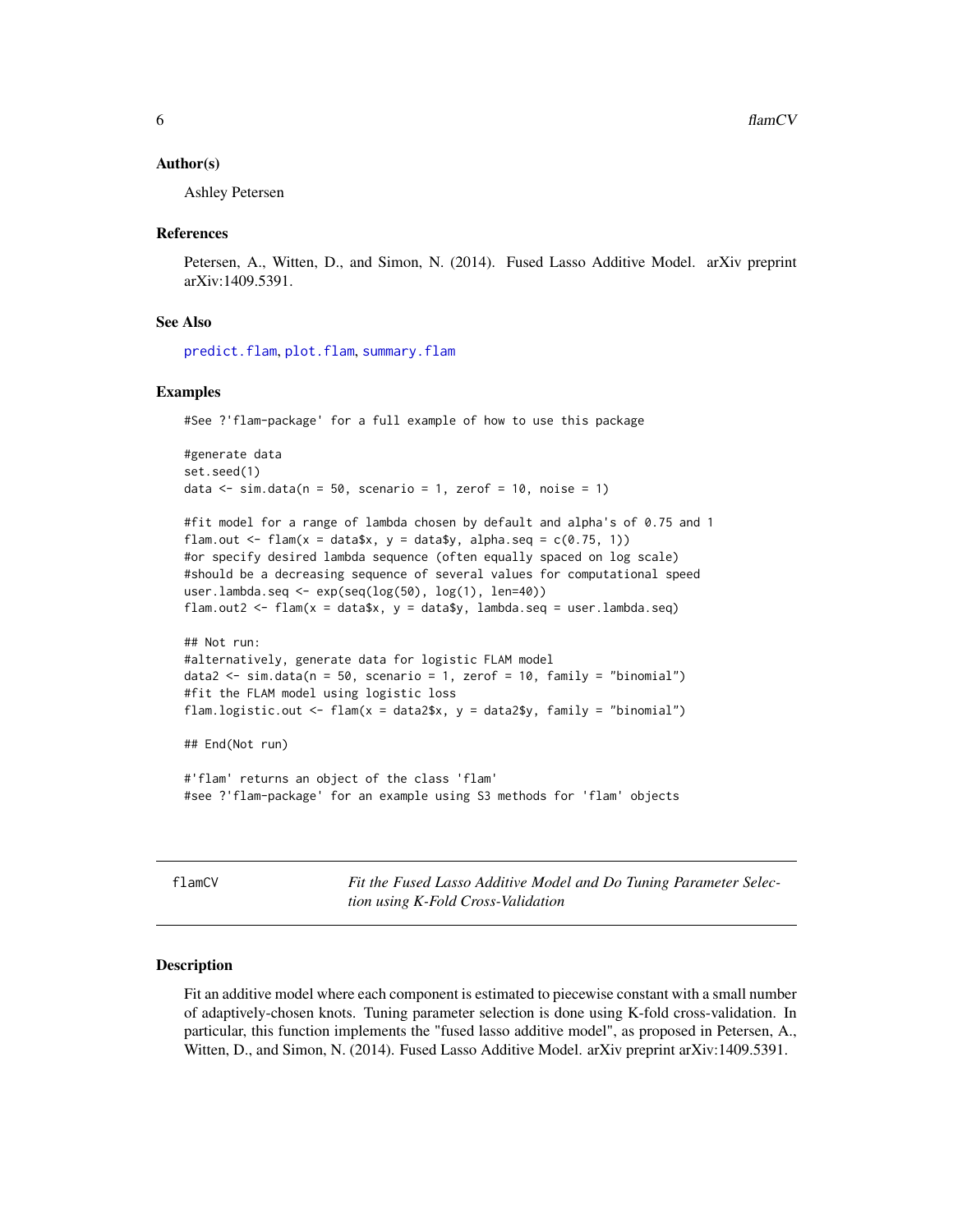#### $f$  flamCV  $\qquad \qquad$  7

# Usage

```
flamCV(x, y, lambda.min.ratio = 0.01, n.lambda = 50, lambda.seq = NULL,
alpha = 1, family = "gaussian", method = "BCD", fold = NULL,
n.fold = NULL, seed = NULL, within1SE = T, tolerance = 10e-6)
```
# Arguments

| X                | $n \times p$ covariate matrix. May have $p > n$ .                                                                                                                                                                                                                                                                                                                                                                                                     |
|------------------|-------------------------------------------------------------------------------------------------------------------------------------------------------------------------------------------------------------------------------------------------------------------------------------------------------------------------------------------------------------------------------------------------------------------------------------------------------|
| у                | n-vector containing the outcomes for the n observations in x.                                                                                                                                                                                                                                                                                                                                                                                         |
| lambda.min.ratio |                                                                                                                                                                                                                                                                                                                                                                                                                                                       |
|                  | smallest value for lambda.seq, as a fraction of the maximum lambda value,<br>which is the data-derived smallest value for which all estimated functions are<br>zero. The default is $0.01$ .                                                                                                                                                                                                                                                          |
| n.lambda         | the number of lambda values to consider - the default is 50.                                                                                                                                                                                                                                                                                                                                                                                          |
| lambda.seq       | a user-supplied sequence of positive lambda values to consider. The typical us-<br>age is to calculate lambda.seq using lambda.min.ratio and n.lambda, but<br>providing lambda. seq overrides this. If provided, lambda. seq should be a de-<br>creasing sequence of values, since flamCV relies on warm starts for speed. Thus<br>fitting the model for a whole sequence of lambda values is often faster than<br>fitting for a single lambda value. |
| alpha            | the value of the tuning parameter alpha to consider - default is 1. Value must<br>be in $[0,1]$ with values near 0 prioritizing sparsity of functions and values near<br>1 prioritizing limiting the number of knots. Empirical evidence suggests using<br>alpha of 1 when $p < n$ and alpha of 0.75 when $p > n$ .                                                                                                                                   |
| family           | specifies the loss function to use. Currently supports squared error loss (default;<br>family="gaussian") and logistic loss (family="binomial").                                                                                                                                                                                                                                                                                                      |
| method           | specifies the optimization algorithm to use. Options are block-coordinate de-<br>scent (default; method="BCD"), generalized gradient descent (method="GGD"),<br>or generalized gradient descent with backtracking (method="GGD.backtrack").<br>This argument is ignored if family="binomial".                                                                                                                                                         |
| fold             | user-supplied fold numbers for cross-validation. If supplied, fold should be an<br>n-vector with entries in 1,, K when doing K-fold cross-validation. The default<br>is to choose fold using n. fold.                                                                                                                                                                                                                                                 |
| n.fold           | the number of folds, K, to use for the K-fold cross-validation selection of tuning<br>parameters. The default is 10 - specification of fold overrides use of n. fold.                                                                                                                                                                                                                                                                                 |
| seed             | an optional number used with set. seed() at the beginning of the function. This<br>is only relevant if fold is not specified by the user.                                                                                                                                                                                                                                                                                                             |
| within1SE        | logical (TRUE or FALSE) for how cross-validated tuning parameters should be<br>chosen. If within1SE=TRUE, lambda is chosen to be the value corresponding to<br>the most sparse model with cross-validation error within one standard error of<br>the minimum cross-validation error. If within1SE=FALSE, lambda is chosen to<br>be the value corresponding to the minimum cross-validation error.                                                     |
| tolerance        | specifies the convergence criterion for the objective (default is 10e-6).                                                                                                                                                                                                                                                                                                                                                                             |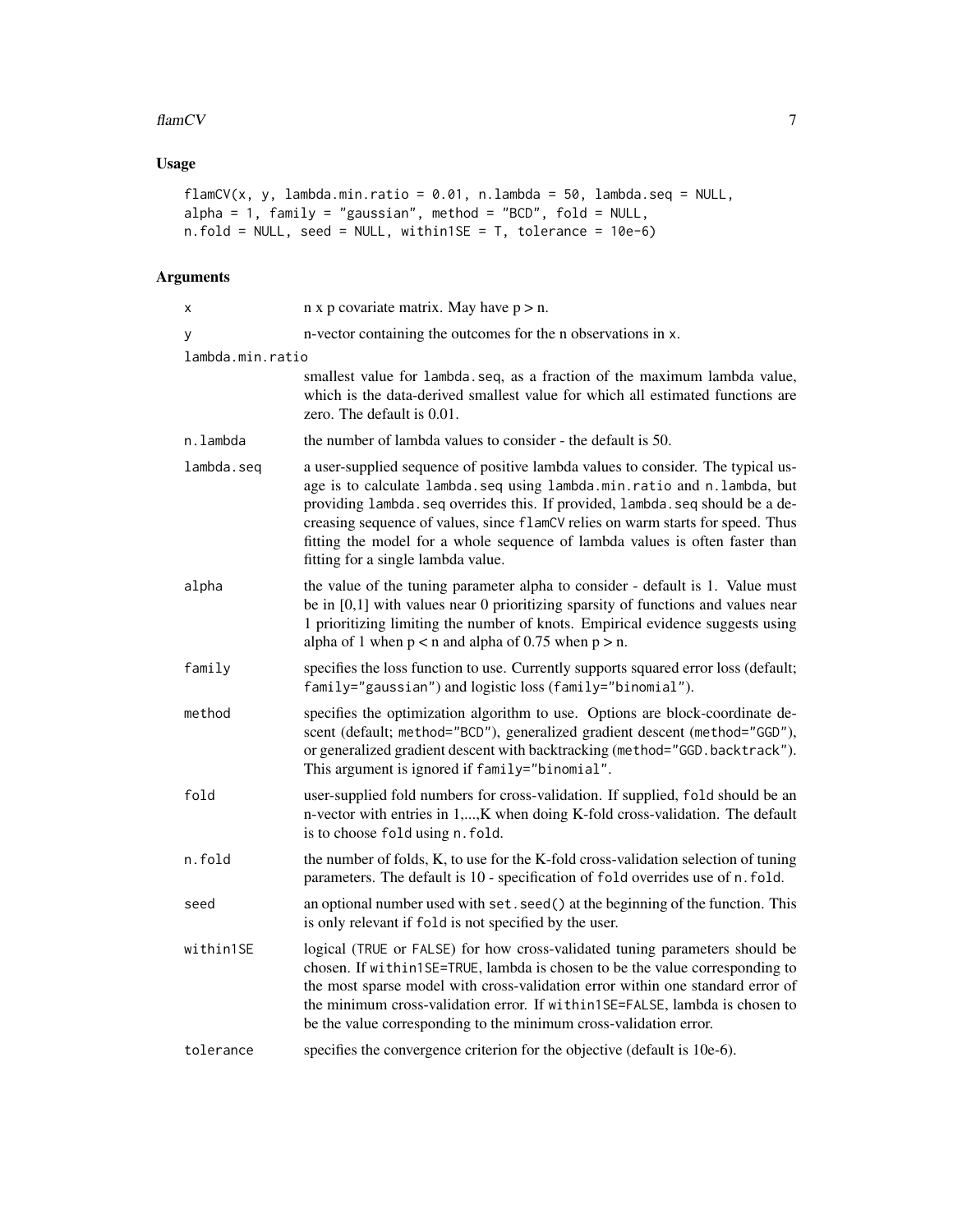# <span id="page-7-0"></span>Details

Note that flamCV does not cross-validate over alpha - just a single value should be provided. However, if the user would like to cross-validate over alpha, then flamCV should be called multiple times for different values of alpha and the same seed. This ensures that the cross-validation folds (fold) remain the same for the different values of alpha. See the example below for details.

# Value

An object with S3 class "flamCV".

| mean.cv.error | m-vector containing cross-validation error where m is the length of lambda. seq.<br>Note that mean.cv.error[i] contains the cross-validation error for tuning pa-<br>rameters alpha and flam.out\$all.lambda[i].                           |
|---------------|--------------------------------------------------------------------------------------------------------------------------------------------------------------------------------------------------------------------------------------------|
| se.cv.error   | m-vector containing cross-validation standard error where m is the length of<br>lambda.seq. Note that se.cv.error[i] contains the standard error of the<br>cross-validation error for tuning parameters alpha and flam.out\$all.lambda[i]. |
| lambda.cv     | optimal lambda value chosen by cross-validation.                                                                                                                                                                                           |
| alpha         | as specified by user (or default).                                                                                                                                                                                                         |
| index.cv      | index of the model corresponding to 'lambda.cv'.                                                                                                                                                                                           |
| flam.out      | object of class 'flam' returned by flam.                                                                                                                                                                                                   |
| fold          | as specified by user (or default).                                                                                                                                                                                                         |
| n.folds       | as specified by user (or default).                                                                                                                                                                                                         |
| within1SE     | as specified by user (or default).                                                                                                                                                                                                         |
| tolerance     | as specified by user (or default).                                                                                                                                                                                                         |
| call          | matched call.                                                                                                                                                                                                                              |

#### Author(s)

Ashley Petersen

# References

Petersen, A., Witten, D., and Simon, N. (2014). Fused Lasso Additive Model. arXiv preprint arXiv:1409.5391.

# See Also

[flam](#page-3-1), [plot.flamCV](#page-12-1), [summary.flamCV](#page-18-1)

#### Examples

```
#generate data
set.seed(1)
data \le sim.data(n = 50, scenario = 1, zerof = 10, noise = 1)
```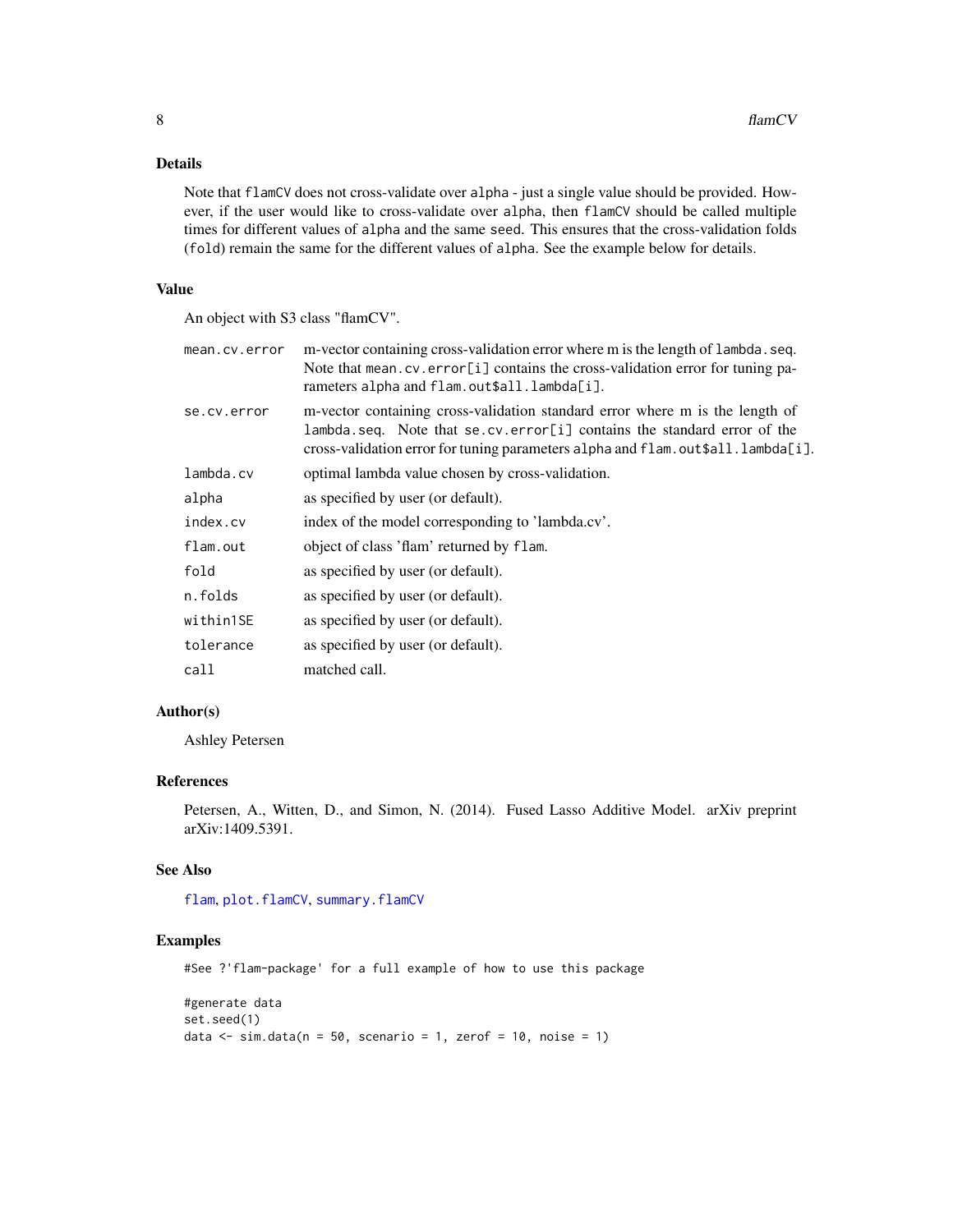#### <span id="page-8-0"></span>flamDOF 9

```
#fit model for a range of lambda chosen by default
#pick lambda using 2-fold cross-validation
#note: use larger 'n.fold' (e.g., 10) in practice
flamCV.out <- flamCV(x = data$x, y = data$y, alpha = 0.75, n.fold = 2)
## Not run:
#note that cross-validation is only done to choose lambda for specified alpha
#to cross-validate over alpha also, call 'flamCV' for several alpha and set seed
#note: use larger 'n.fold' (e.g., 10) in practice
flamCV.out1 <- flamCV(x = data$x, y = data$y, alpha = 0.65, seed = 100,
within1SE = FALSE, n.fold = 2)
flamCV.out2 <- flamCV(x = data$x, y = data$y, alpha = 0.75, seed = 100,
within1SE = FALSE, n.fold = 2)
flamCV.out3 <- flamCV(x = data$x, y = data$y, alpha = 0.85, seed = 100,
within1SE = FALSE, n.fold = 2)#this ensures that the folds used are the same
flamCV.out1$fold; flamCV.out2$fold; flamCV.out3$fold
#compare the CV error for the optimum lambda of each alpha to choose alpha
CVerrors <- c(flamCV.out1$mean.cv.error[flamCV.out1$index.cv],
flamCV.out2$mean.cv.error[flamCV.out2$index.cv],
flamCV.out3$mean.cv.error[flamCV.out3$index.cv])
best.alpha <- c(flamCV.out1$alpha, flamCV.out2$alpha,
flamCV.out3$alpha)[which(CVerrors==min(CVerrors))]
#also can generate data for logistic FLAM model
data2 <- sim.data(n = 50, scenario = 1, zerof = 10, family = "binomial")
#fit the FLAM model with cross-validation using logistic loss
#note: use larger 'n.fold' (e.g., 10) in practice
flamCV.logistic.out <- flamCV(x = data2$x, y = data2$y, family = "binomial",
n.fold = 2)## End(Not run)
#'flamCV' returns an object of the class 'flamCV' that includes an object
#of class 'flam' (flam.out); see ?'flam-package' for an example using S3
#methods for the classes of 'flam' and 'flamCV'
```
<span id="page-8-1"></span>flamDOF *Calculate Degrees of Freedom for Fused Lasso Additive Model*

#### Description

This function calculates the degrees of freedom for a fused lasso additive model fit using [flam](#page-3-1).

#### Usage

flamDOF(object, index)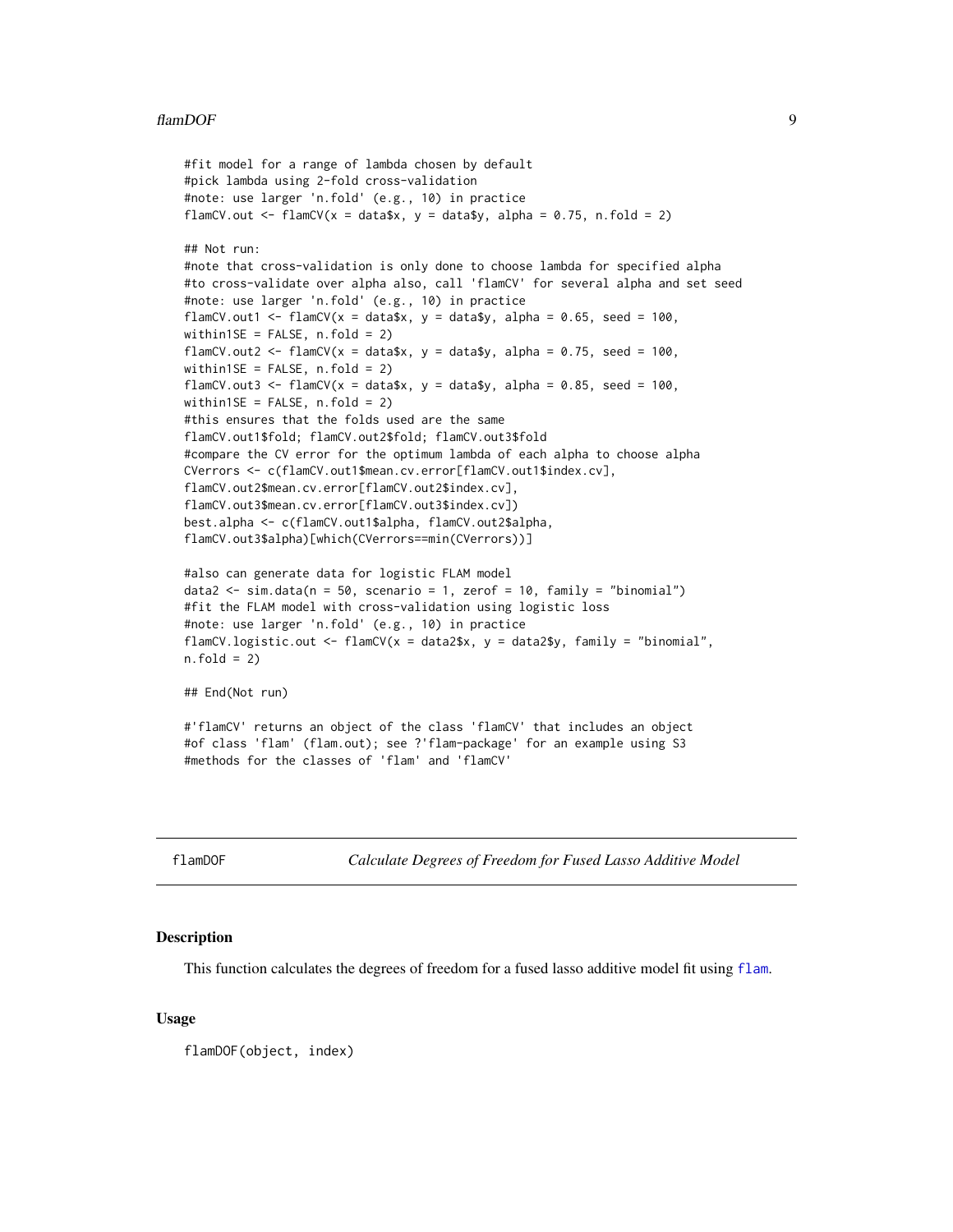#### Arguments

| object | an object of the class "flam".                                                                                                                               |
|--------|--------------------------------------------------------------------------------------------------------------------------------------------------------------|
| index  | the index for the model of interest. Note that index of i corresponds to the model<br>with tuning parameters object\$all.alpha[i] and object\$all.lambda[i]. |
|        |                                                                                                                                                              |

# Details

The degrees of freedom for FLAM were derived in Section 4.1 of Petersen, A., Witten, D., and Simon, N. (2014). Fused Lasso Additive Model. arXiv preprint arXiv:1409.5391.

#### Value

The degrees of freedom for the specified model.

#### Author(s)

Ashley Petersen

# References

Petersen, A., Witten, D., and Simon, N. (2014). Fused Lasso Additive Model. arXiv preprint arXiv:1409.5391.

# Examples

```
#generate data
#note: use larger 'n' for more reasonable results
set.seed(1)
data \le sim.data(n = 20, scenario = 1, zerof = 10, noise = 1)
#fit model for a range of tuning parameters
flam.out \leq flam(x = data$x, y = data$y)
#or fit model and select tuning parameters using 2-fold cross-validation
#note: use larger 'n.fold' (e.g., 10) in practice
flamCV.out \leq flamCV(x = data$x, y = data$y, n.fold = 2)
#calculate degrees of freedom for the model chosen using cross-validation
flamDOF(object = flamCV.out$flam.out, index = flamCV.out$index.cv)
#or for any fit from a 'flam' object
flamDOF(object = flam.out, index = 25)
flamDOF(object = flamCV.out$flam.out, index = 25)
#which corresponds to lambda and alpha of
flam.out$all.lambda[25]; flam.out$all.alpha[25]
```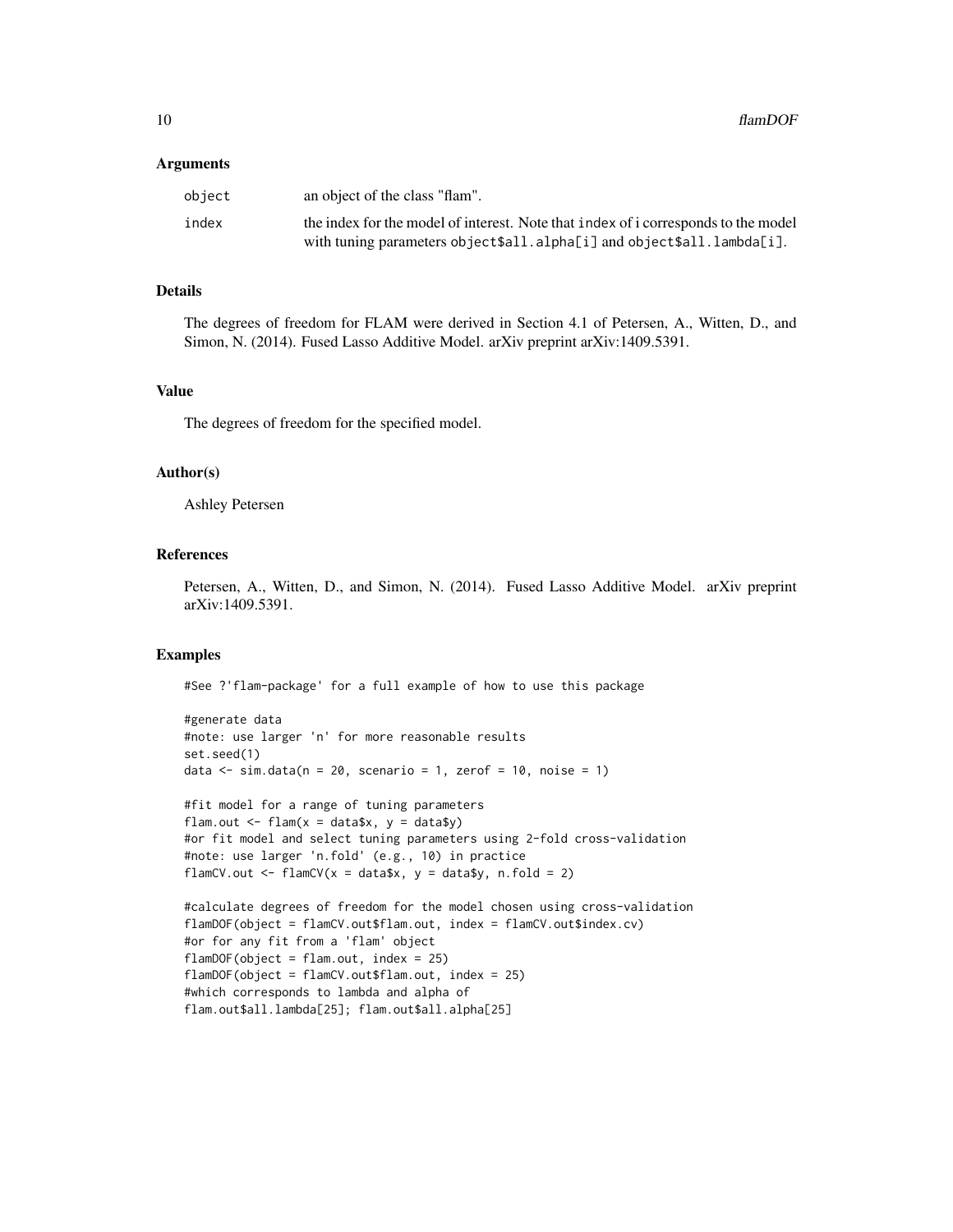<span id="page-10-1"></span><span id="page-10-0"></span>

This function plots the estimated functions from a model estimated using [flam](#page-3-1). The user specifies the model of interest (i.e., the tuning parameters) and a plot is made for the estimated association between all non-sparse (or a chosen subset of) features and the outcome.

# Usage

```
## S3 method for class 'flam'
plot(x, index, n.plot = 10, predictor.indicators = NULL,predictor.labels = NULL, outcome.label = "outcome", ticks = F,
col = "dodge blue", n.panel.width = NULL, n.panel.height = NULL, ...)
```
#### Arguments

| X                    | an object of class "flam".                                                                                                                                                                                                                                                                                 |  |  |  |  |  |
|----------------------|------------------------------------------------------------------------------------------------------------------------------------------------------------------------------------------------------------------------------------------------------------------------------------------------------------|--|--|--|--|--|
| index                | the index for the model of interest to be plotted. Note that index of i corresponds<br>to the model with tuning parameters x\$all.alpha[i] and x\$all.lambda[i].                                                                                                                                           |  |  |  |  |  |
| n.plot               | the number of predictors to be plotted (default of 10). Note that only non-sparse<br>predictors are plotted, however, this argument is ignored if predictor. indicators<br>is specified.                                                                                                                   |  |  |  |  |  |
| predictor.indicators |                                                                                                                                                                                                                                                                                                            |  |  |  |  |  |
|                      | a vector indicating which predictor function estimates to plot. The vector should<br>contain the column numbers of x\$x whose function estimates are to be plotted.<br>By default, the n. plot predictors with the largest L2 norm are plotted.                                                            |  |  |  |  |  |
| predictor.labels     |                                                                                                                                                                                                                                                                                                            |  |  |  |  |  |
|                      | a vector containing the predictor labels of the same length as predictor. indicators<br>if specified, otherwise of length ncol(x\$x). By default, "Predictor 1", "Predic-<br>tor $2$ ",  are used.                                                                                                         |  |  |  |  |  |
| outcome.label        | the name of the outcome used in the y-axis label. By default, the label is "out-<br>come".                                                                                                                                                                                                                 |  |  |  |  |  |
| ticks                | a logical (TRUE or FALSE) for whether tick marks indicating the distribution of<br>the predictor should be included at the bottom of each plot.                                                                                                                                                            |  |  |  |  |  |
| col                  | a vector of colors used to plot the function estimates. If col has length 1, then<br>the same color is used for all predictors. Otherwise, col should indicate the<br>color for each predictor and have the same length as predictor. indicators if<br>specified, otherwise the number of columns of x\$x. |  |  |  |  |  |
| n.panel.width        | the plots will be plotted with par (mfrow=c(n.panel.height,n.panel.width)).<br>If specified, n. panel. height must also be specified. By default, an appropriate<br>grid of plots is used.                                                                                                                 |  |  |  |  |  |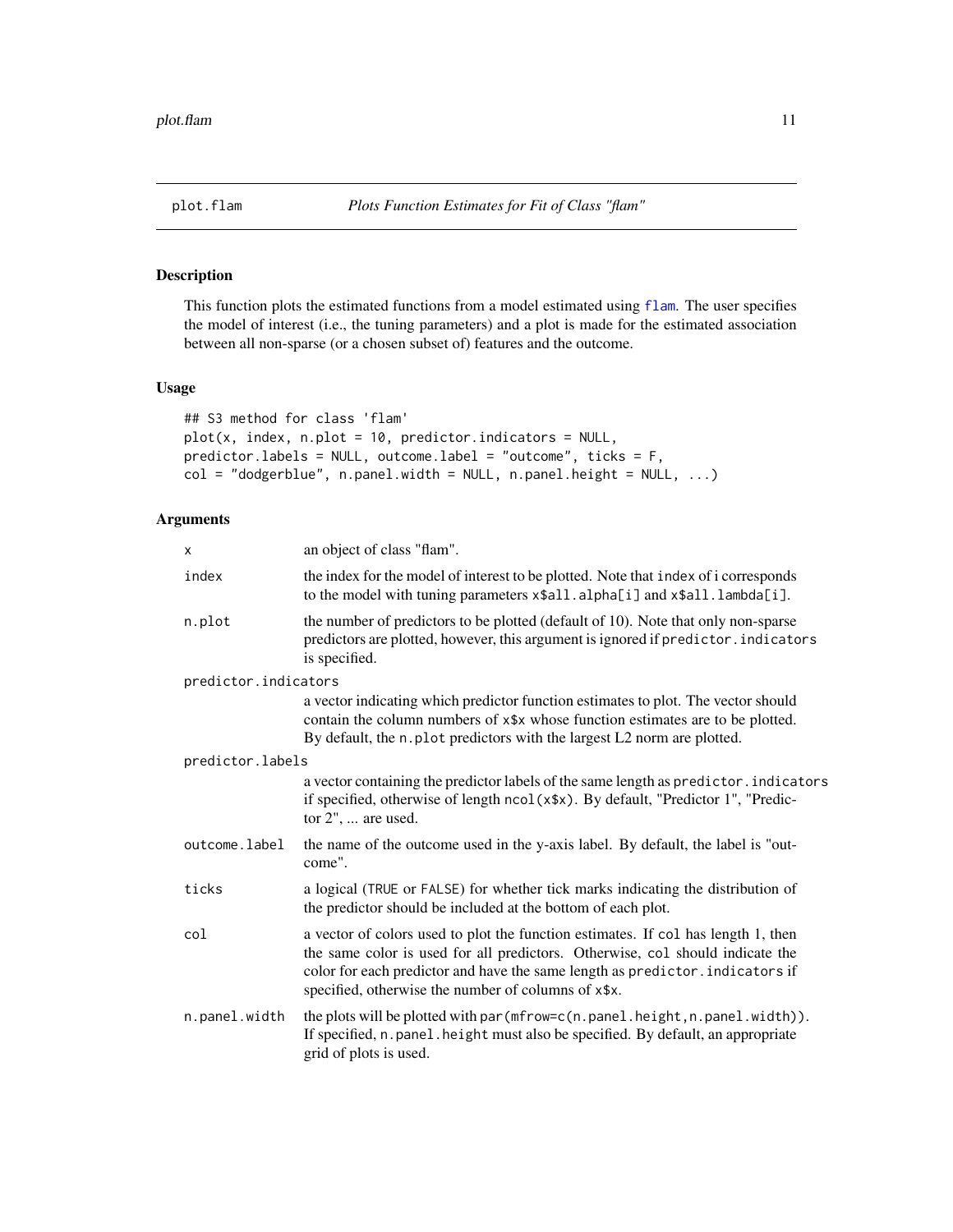<span id="page-11-0"></span>

|          | $n$ . panel. height the plots will be plotted with par $(mfrow=c(n, panel, height, n, panel, width))$ . |
|----------|---------------------------------------------------------------------------------------------------------|
|          | If specified, n. panel width must also be specified. By default, an appropriate                         |
|          | grid of plots is used.                                                                                  |
| $\cdots$ | additional arguments to be passed. These are ignored in this function.                                  |

#### Details

The estimated function fits are drawn by connecting the predictions for all of the observations in x\$x. This may result in fits that appear not to be piecewise consant if only a single observation is observed for a range of x-values.

#### Author(s)

Ashley Petersen

#### References

Petersen, A., Witten, D., and Simon, N. (2014). Fused Lasso Additive Model. arXiv preprint arXiv:1409.5391.

# See Also

[flam](#page-3-1)

#### Examples

#See ?'flam-package' for a full example of how to use this package

```
#generate data
set.seed(1)
data \le sim.data(n = 50, scenario = 1, zerof = 10, noise = 1)
#fit model for a range of tuning parameters
flam.out \leq flam(x = data$x, y = data$y, alpha.seq = c(0.8, 0.9, 1))
```
#we plot the predictor fits for a specific index, e.g. 25 #that is, lambda and alpha of flam.out\$all.lambda[25]; flam.out\$all.alpha[25] plot(flam.out, index = 25) #the fit only has 5 non-sparse features

```
#by default, up to 10 non-sparse features with the largest L2 norms are
#plotted, but we can plot a different number of features if desired
plot(flam.out, index = 40, n.plot = 12)
#or we can plot specific predictors of interest
plot(flam.out, index = 40, predictor.indicators = c(1:4, 6, 8, 11, 12))
```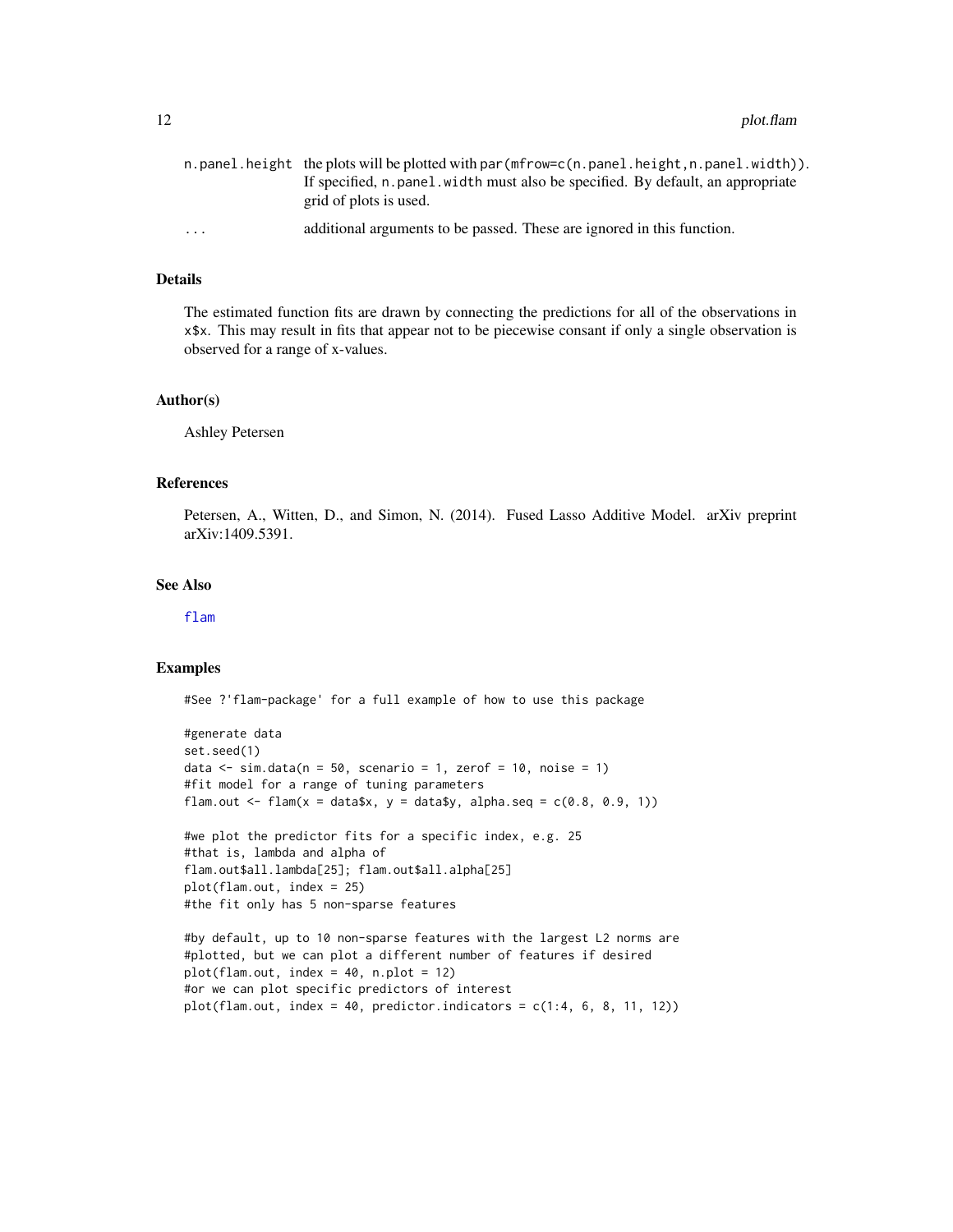<span id="page-12-1"></span><span id="page-12-0"></span>

This function plots the cross-validation curve for a series of models fit using [flamCV](#page-5-1). The crossvalidation error with +/-1 standard error is plotted for each value of lambda considered in the call to flamCV with a dotted vertical line indicating the chosen lambda.

# Usage

## S3 method for class 'flamCV'  $plot(x, showSE = T, ...)$ 

#### Arguments

|                         | an object of class "flamCV".                                                                 |
|-------------------------|----------------------------------------------------------------------------------------------|
| showSE                  | a logical (TRUE or FALSE) for whether the standard errors of the curve should be<br>plotted. |
| $\cdot$ $\cdot$ $\cdot$ | additional arguments to be passed. These are ignored in this function.                       |

#### Author(s)

Ashley Petersen

#### References

Petersen, A., Witten, D., and Simon, N. (2014). Fused Lasso Additive Model. arXiv preprint arXiv:1409.5391.

#### See Also

[flamCV](#page-5-1)

# Examples

```
#generate data
set.seed(1)
data \le sim.data(n = 50, scenario = 1, zerof = 0, noise = 1)
#fit model and select tuning parameters using 2-fold cross-validation
#note: use larger 'n.fold' (e.g., 10) in practice
flamCV.out <- flamCV(x = data$x, y = data$y, within1SE = TRUE, n.fold = 2)
#lambdas chosen is
flamCV.out$lambda.cv
```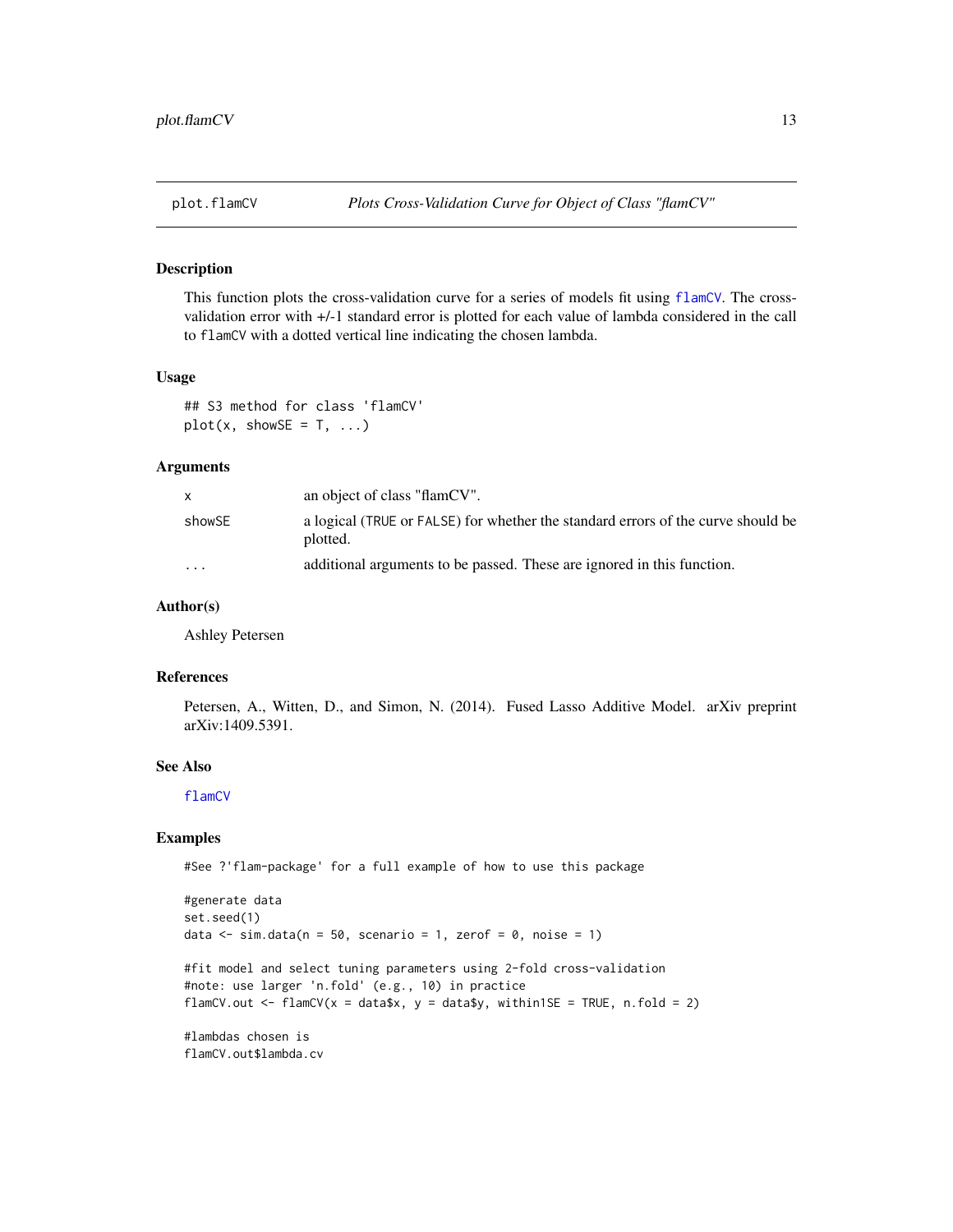```
#we can now plot the cross-validation error curve with standard errors
#vertical dotted line at lambda chosen by cross-validation
plot(flamCV.out)
#or without standard errors
plot(flamCV.out, showSE = FALSE)
## Not run:
#can choose lambda to be value with minimum CV error
#instead of lambda with CV error within 1 standard error of the minimum
flamCV.out2 <- flamCV(x = data$x, y = data$y, within1SE = FALSE, n.fold = 2)
#contrast to chosen lambda for minimum cross-validation error
#it's a less-regularized model (i.e., lambda is smaller)
plot(flamCV.out2)
## End(Not run)
```
<span id="page-13-1"></span>predict.flam *Predicts Observations for a New Covariate Matrix and Fit from* [flam](#page-3-1)

#### Description

This function makes predictions from a specified covariate matrix for a fit of the class "flam" with user-specified tuning parameters.

#### Usage

## S3 method for class 'flam' predict(object, new.x, lambda, alpha, ...)

#### Arguments

| object     | an object of the class "flam".                                                                                |
|------------|---------------------------------------------------------------------------------------------------------------|
| new.x      | the covariate matrix for which to make predictions - the number of columns<br>should match that of object\$x. |
| lambda     | the desired value for the tuning parameter lambda. This does not need to be a<br>value in object\$all.lambda. |
| alpha      | the desired value for the tuning parameter alpha. This does not need to be a<br>value in object\$all.alpha.   |
| $\ddots$ . | additional arguments to be passed. These are ignored in this function.                                        |

# Details

It is likely that new. $x[i, j]$  contains values not contained in object  $x[i, j]$ . Predictions for that particular case are taken to be a linear interpolation of the nearest neighboring values in object  $\{x[,i],\}$ i.e., the closest smaller value and the closest larger value.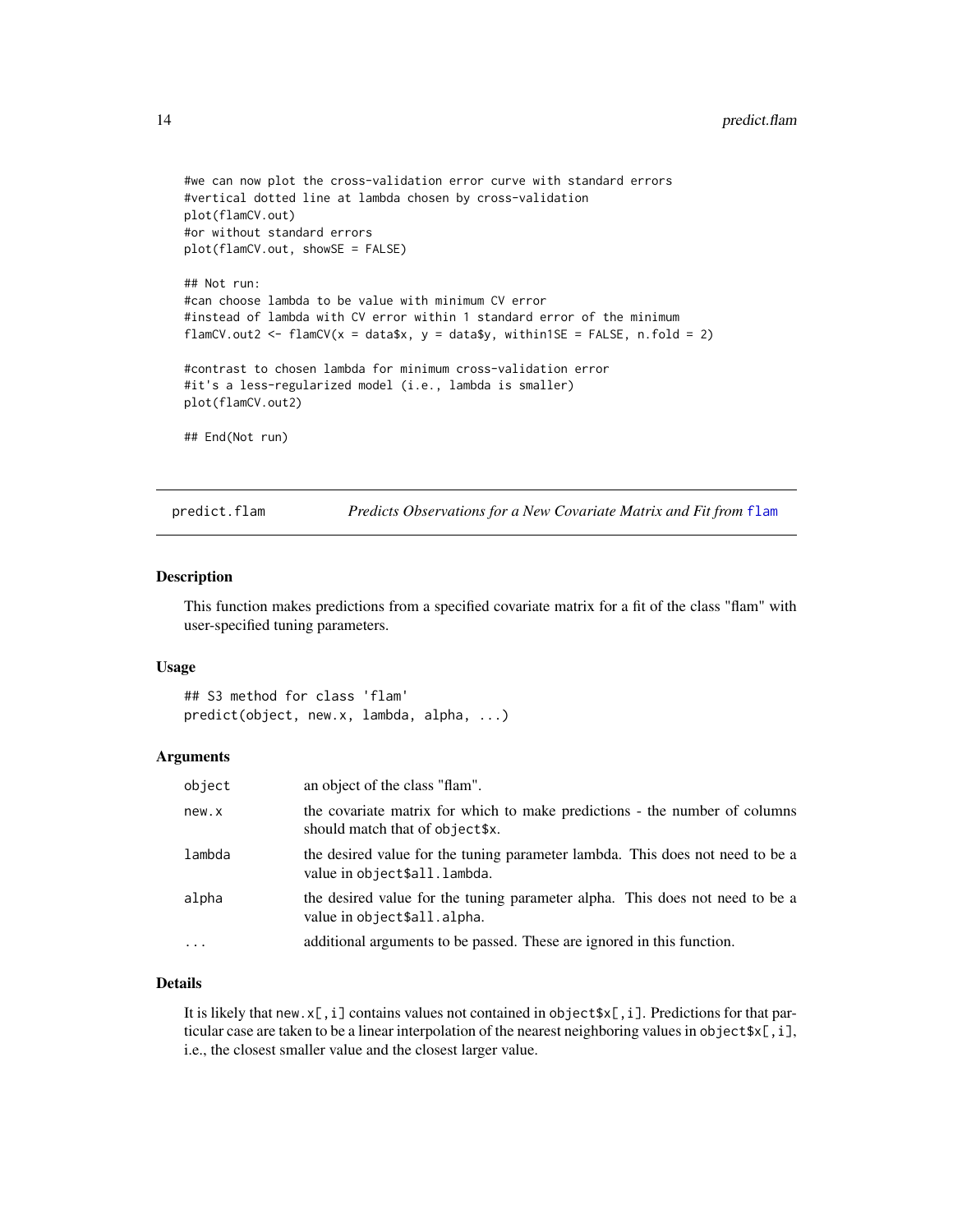#### <span id="page-14-0"></span>sim.data 15

# Value

A vector containing the fitted y values for new.x.

#### Author(s)

Ashley Petersen

#### References

Petersen, A., Witten, D., and Simon, N. (2014). Fused Lasso Additive Model. arXiv preprint arXiv:1409.5391.

# See Also

[flam](#page-3-1)

# Examples

```
#See ?'flam-package' for a full example of how to use this package
#generate data
set.seed(1)
data \le sim.data(n = 100, scenario = 1, zerof = 0, noise = 1)
#fit model for a range of tuning parameters
flam.out \leq flam(x = data$x, y = data$y)
#we can make predictions for a covariate matrix with new observations
#choose desired alpha and lambda
alpha <- flam.out$all.alpha[15]; lambda <- flam.out$all.lambda[15]
#new.x with 20 observations and the same number of features as flam.out$x
new.data \leq sim.data(n = 20, scenario = 1, zerof = 0, noise = 1)
new.x <- new.data$x
#make predictions
y.hat \leq predict(flam.out, new.x = new.x, lambda = lambda, alpha = alpha)
#which can be compared to the true y
plot(new.data$y, y.hat, xlab="y", ylab=expression(hat(y)))
abline(0,1,lty=2)
#can also make predictions for any alpha and lambda:
predict(flam.out, new.x = new.x, lambda = 2, alpha = 0.9)
```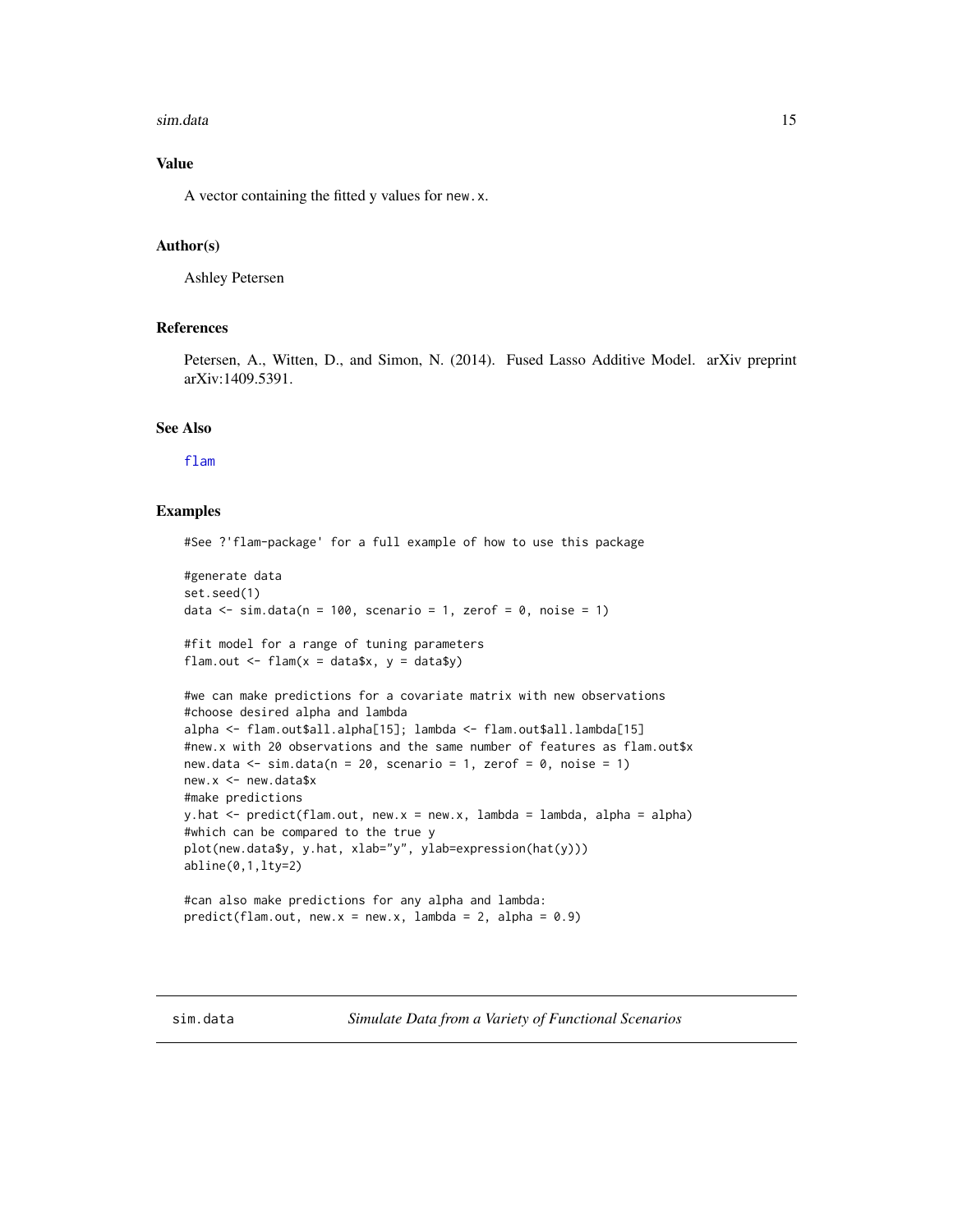This function generates data according to the simulation scenarios considered in Section 5 and plotted in Figure 2 of Petersen, A., Witten, D., and Simon, N. (2014). Fused Lasso Additive Model. arXiv preprint arXiv:1409.5391. Each scenario has four covariates that have some non-linear association with the outcome. There is the option to also generate a user-specified number of covariates that have no association with the outcome.

# Usage

```
sim.data(n, scenario, zerof, noise = 1, family = "gaussian")
```
# Arguments

| n.       | number of observations.                                                                                                                                                                                                                                                                                                                          |
|----------|--------------------------------------------------------------------------------------------------------------------------------------------------------------------------------------------------------------------------------------------------------------------------------------------------------------------------------------------------|
| scenario | simulation scenario to use. Options are $1, 2, 3$ , or $4$ , which correspond to the<br>simulation scenarios of Section 5 in Petersen, A., Witten, D., and Simon, N.<br>(2014). Fused Lasso Additive Model. arXiv preprint arXiv:1409.5391. Each<br>scenario has four covariates.                                                                |
| zerof    | number of noise covariates (those that have no relationship to the outcome) to<br>include. This can be used to replicate the high-dimensional scenarios of Section<br>5 in Petersen, A., Witten, D., and Simon, N. (2014). Fused Lasso Additive<br>Model. arXiv preprint arXiv:1409.5391. The total number of covariates will be<br>$4 + zerof.$ |
| noise    | the variance of the errors. If $family = "gaussian",$ the errors of observations<br>are generated using $MVN(0, noiseI)$ with default of 1, otherwise noise is not<br>used if family="binomial".                                                                                                                                                 |
| family   | the error distribution of observations (must be family="gaussian" or family="binomial").<br>If family = "gaussian", the errors of observations are generated using $MVN(0,$<br>noiseI), otherwise observations are Bernoulli if family="binomial".                                                                                               |

# Value

| $\mathsf{x}$ | n x p covariate matrix.                                       |
|--------------|---------------------------------------------------------------|
|              | n-vector containing the outcomes for the n observations in x. |
| theta        | n x p mean matrix used to generate y.                         |

# Author(s)

Ashley Petersen

# References

Petersen, A., Witten, D., and Simon, N. (2014). Fused Lasso Additive Model. arXiv preprint arXiv:1409.5391.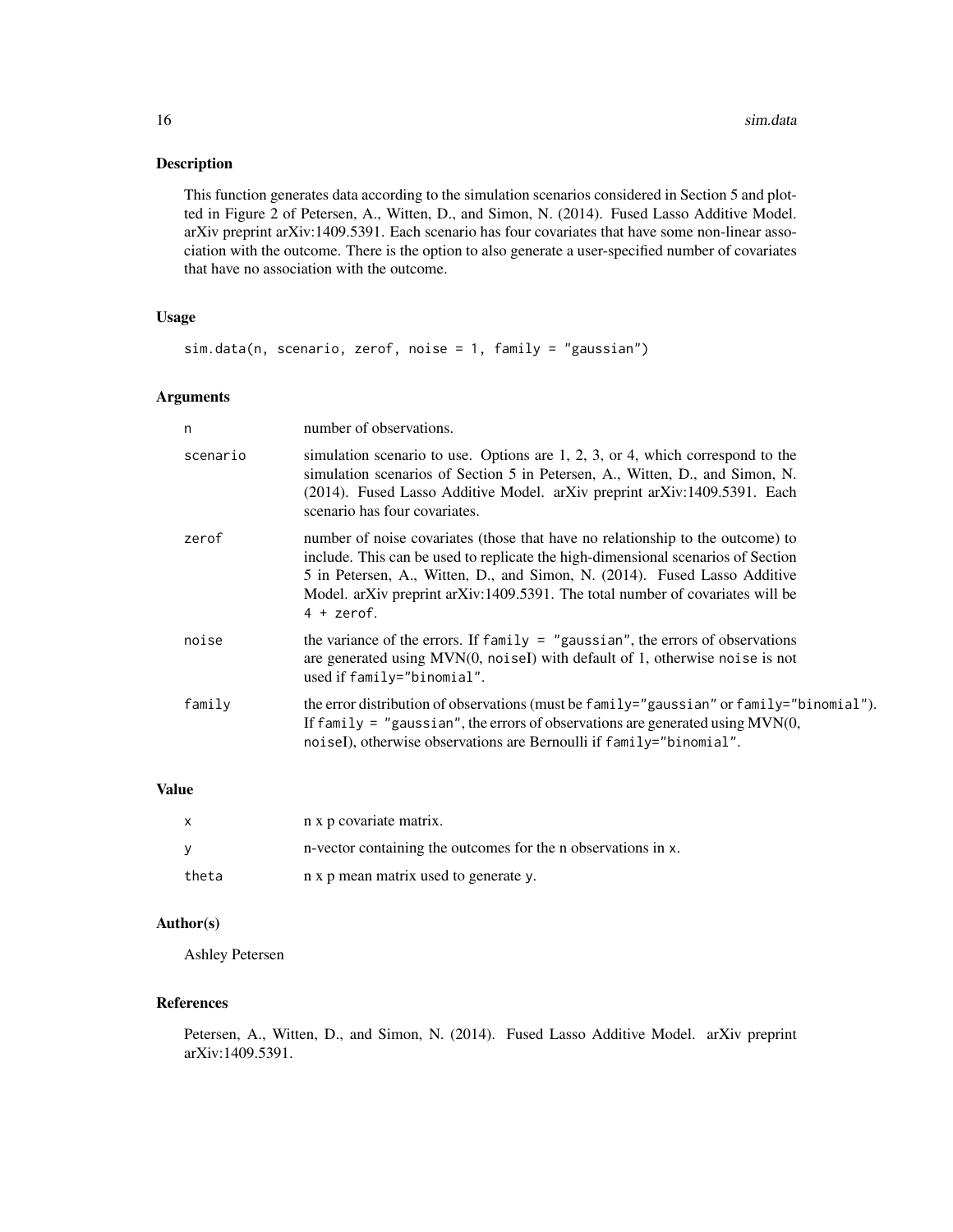# <span id="page-16-0"></span>summary.flam 17

#### Examples

```
#See ?'flam-package' for a full example of how to use this package
#generate data to fit FLAM model with squared-error loss
set.seed(1)
data \le sim.data(n = 50, scenario = 1, zerof = 10, noise = 1)
flam.out \leq flam(x = data$x, y = data$y, family = "gaussian")
#alternatively, generate data for logistic FLAM model
#note: 'noise' argument no longer needed
data2 <- sim.data(n = 50, scenario = 1, zerof = 0, family = "binomial")
flam.logistic.out \leq flam(x = data2$x, y = data2$y, family = "binomial")
#vary generating functions
#choose large n because we want to plot generating functions
data1 \le sim.data(n = 500, scenario = 1, zerof = 0)
data2 \le sim.data(n = 500, scenario = 2, zerof = 0)
data3 <- sim.data(n = 500, scenario = 3, zerof = 0)
data4 \le sim.data(n = 500, scenario = 4, zerof = 0)
#and plot to see functional forms
par(mfrow=c(2,2))
col.vec = c("dodgerblue1","orange","seagreen1","hotpink")
for (i in 1:4) {
if (i==1) data = data1 else if (i==2) data = data2
else if (i==3) data = data3 else data = data4
plot(1,type="n",xlim=c(-2.5,2.5),ylim=c(-3,3),xlab=expression(x[j]),
ylab=expression(f[j](x[j])),main=paste("Scenario ",i,sep=""))
sapply(1:4, function(j) points(sort(data$x[,j]),
data$theta[order(data$x[,j]),j],col=col.vec[j],type="l",lwd=3))
}
#include large number of predictors that have no relationship to outcome
data \le sim.data(n = 50, scenario = 1, zerof = 100, noise = 1)
```
<span id="page-16-2"></span>summary.flam *Summarizes a Call to* flam

#### <span id="page-16-1"></span>**Description**

This function summarizes a call to [flam](#page-3-1), as well as the sparsity pattern of the resulting feature estimates for a single or all fits.

#### Usage

```
## S3 method for class 'flam'
summary(object, index = NULL, ...)## S3 method for class 'flamSparsity'
plot(x, \ldots)
```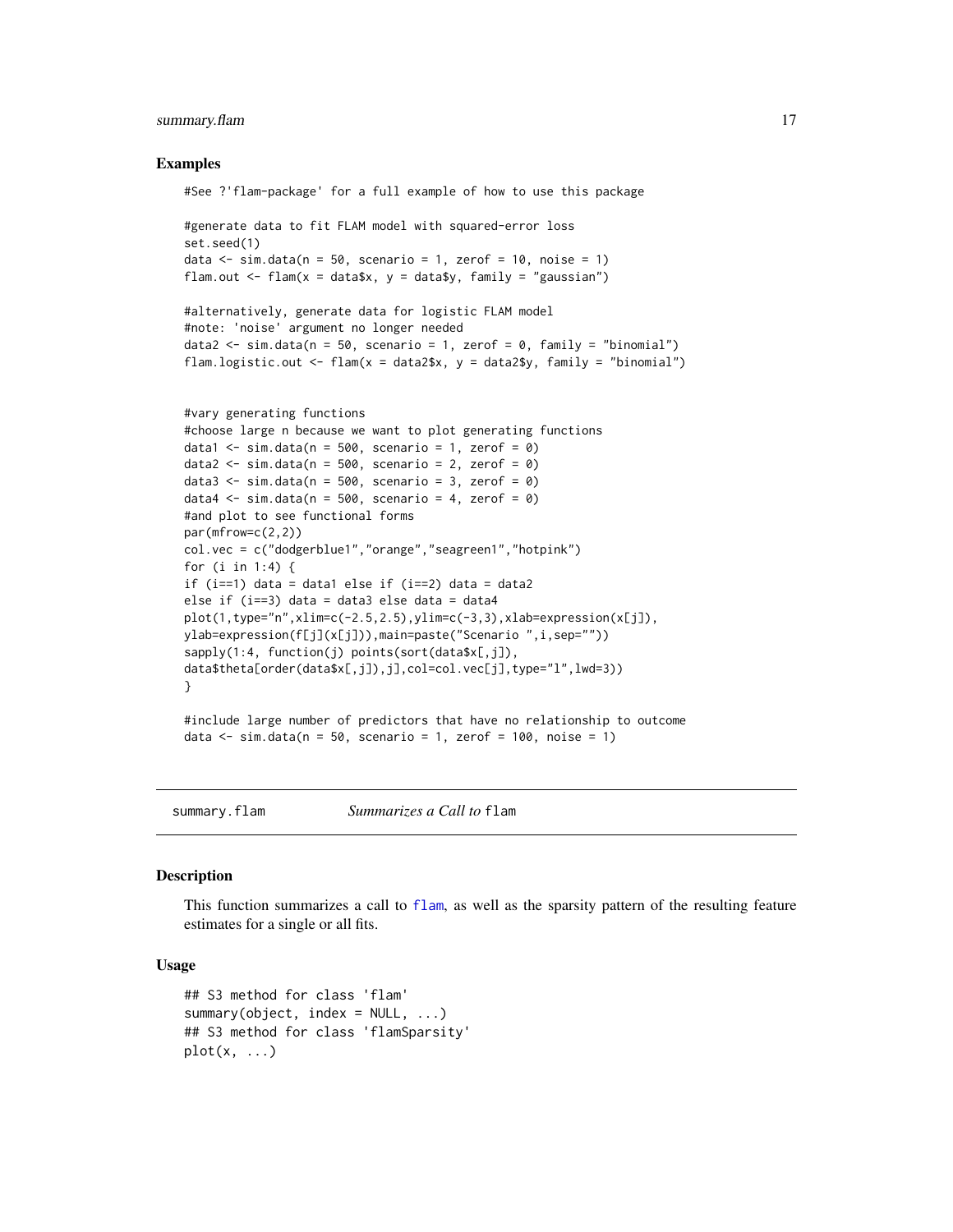#### <span id="page-17-0"></span>Arguments

| object       | an object of class "flam".                                                                                                                                                                                                                             |
|--------------|--------------------------------------------------------------------------------------------------------------------------------------------------------------------------------------------------------------------------------------------------------|
| index        | the index for the fit of interest to be summarized. Note that index of i corre-<br>sponds to the model with tuning parameters object\$all.alpha[i] and object\$all.lambda[i].<br>If index is not specified, information summarizing all fits is given. |
| $\mathsf{X}$ | an object of class 'flamSparsity', which is silently returned by summary. flam.                                                                                                                                                                        |
| .            | additional arguments to be passed. These are ignored in this function.                                                                                                                                                                                 |

#### Value

If index is not specified, summary.flam silently returns the sparsity matrix and tuning parameters in an object of class 'flamSparsity'. This is used when plot(summary(object)) is called.

#### Author(s)

Ashley Petersen

#### References

Petersen, A., Witten, D., and Simon, N. (2014). Fused Lasso Additive Model. arXiv preprint arXiv:1409.5391.

# See Also

[flam](#page-3-1)

# Examples

```
#generate data
set.seed(1)
data \le sim.data(n = 50, scenario = 1, zerof = 10, noise = 1)
#fit model for a range of tuning parameters
flam.out \leq flam(x = data$x, y = data$y, alpha.seq = c(0.8, 0.9, 1))
#summarize all of the fits (in particular, the percent sparsity achieved)
#note: percent sparsity is the percentage of features estimated to have
#no relationship with outcome
summary(flam.out)
#the percent sparsity over the range of tuning parameters can also
#be displayed in a plot
plot(summary(flam.out))
#we can also summarize the fit with a specific index, e.g. 25
#that is, lambda and alpha of
flam.out$all.lambda[25]; flam.out$all.alpha[25]
summary(flam.out, index = 25)
```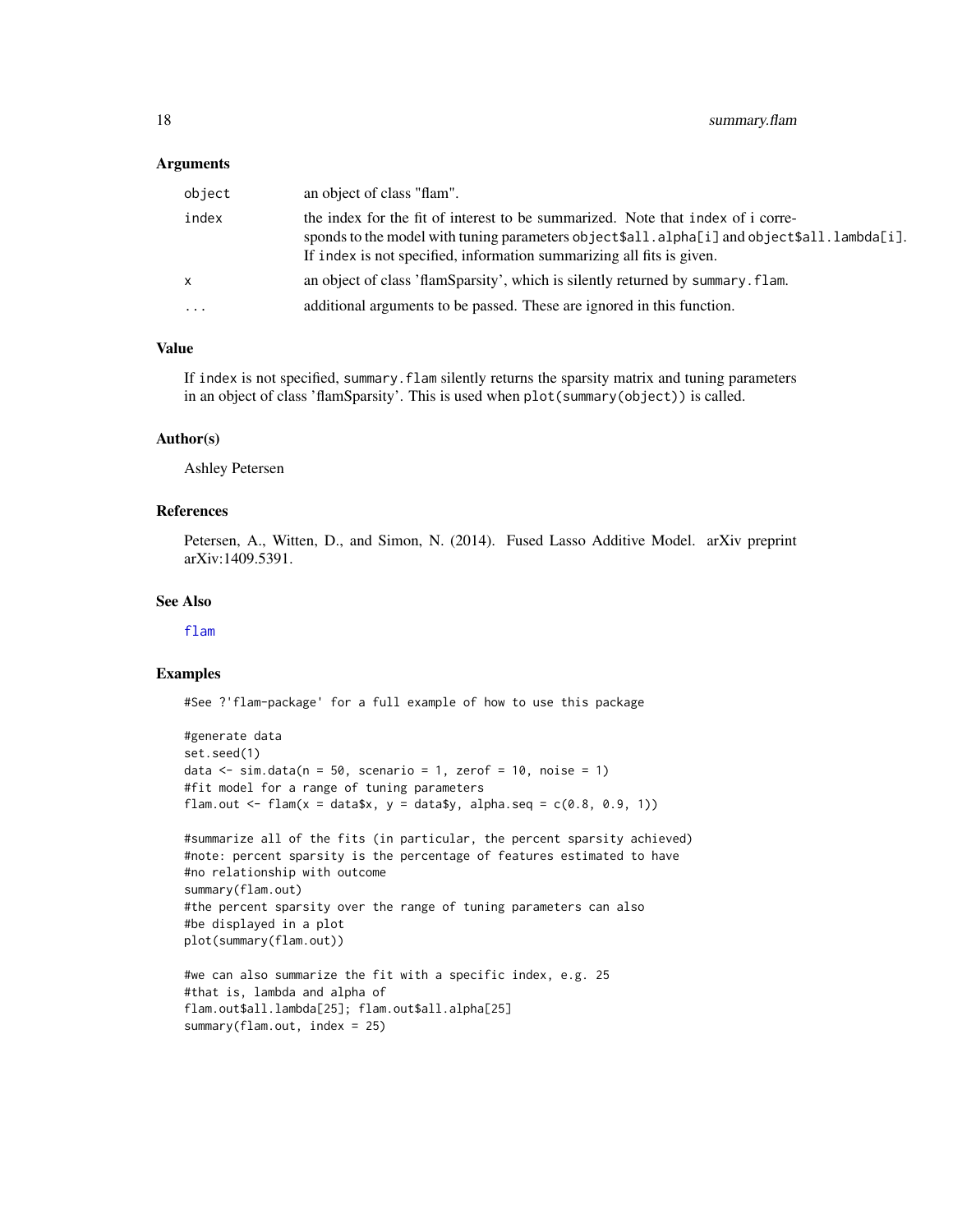<span id="page-18-1"></span><span id="page-18-0"></span>summary.flamCV *Summarizes a Call to* flamCV

#### Description

This function summarizes a call to cod[eflamCV](#page-5-1) and identifies the tuning parameter chosen by crossvalidation.

# Usage

## S3 method for class 'flamCV' summary(object, ...)

# Arguments

| object   | an object of class "flamCV".                                           |
|----------|------------------------------------------------------------------------|
| $\cdots$ | additional arguments to be passed. These are ignored in this function. |

# Author(s)

Ashley Petersen

#### References

Petersen, A., Witten, D., and Simon, N. (2014). Fused Lasso Additive Model. arXiv preprint arXiv:1409.5391.

# See Also

[flamCV](#page-5-1)

# Examples

```
#generate data
set.seed(1)
data \le sim.data(n = 50, scenario = 1, zerof = 0, noise = 1)
#fit model and select tuning parameters using 2-fold cross-validation
#note: use larger 'n.fold' (e.g., 10) in practice
flamCV.out \leq flamCV(x = data$x, y = data$y, n.fold = 2)
#we can summarize the cross-validation function call
```

```
summary(flamCV.out)
#lambda chosen by cross-validation is also available from
flamCV.out$lambda.cv
```